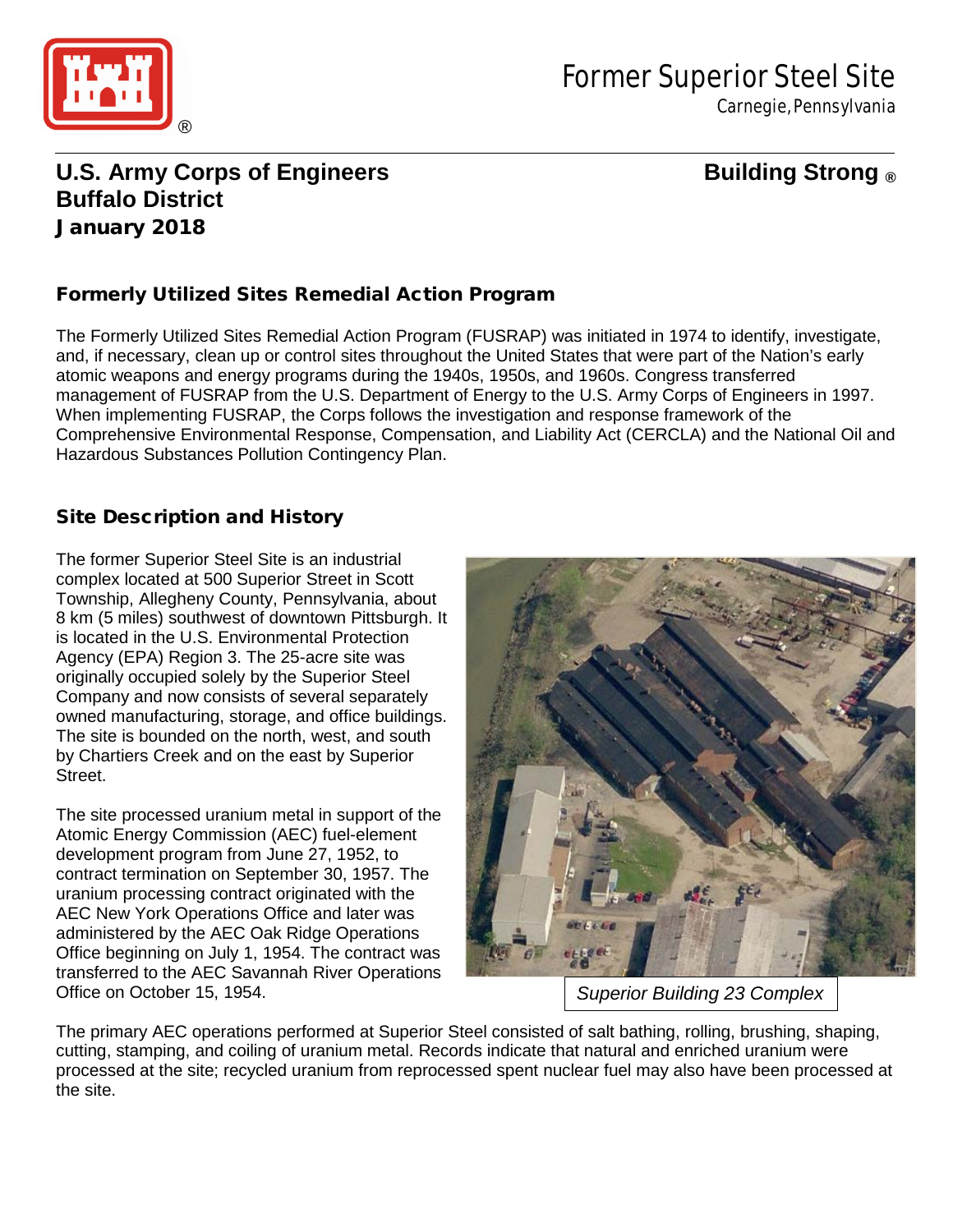The building that housed the hot mill rolling of uranium metal is identified as Building Complex Number 23. The building was formerly owned by Superbolt, Inc., a manufacturer of mechanical stud and bolt tensioners. The current owner is Frankline Coventry.

Building 23 consists of five interconnected steel-frame warehouses with metal roofs with corrugated steel siding. The floor construction varies from area to area and is a combination of poured concrete, brick, and bare earth. Radiological surveys conducted by the Oak Ridge Institute for Science and Education for the Nuclear Regulatory Commission addressed and documented radiological contamination throughout the Building 23 complex and in soils adjacent to the north and southwest ends of the facility exterior.

In addition to the work performed for the AEC, Superior Steel was licensed in 1956 to receive possession of and/or title to thorium metal for the purpose of forging, roll cogging, finish rolling, and cutting. This license allowed Superior Steel to receive source material (thorium metal) from another commercial licensee and process it into the desired shape. According to the NRC, the Superior Steel AEC license expired in 1958, and records indicate that there was neither a closeout survey nor inspection of the facility to support termination of this license. There is also potential for commercially-generated beryllium contamination resulting from historic Superior Steel operations. Although any residual radioactive thorium metal and/or beryllium contamination associated with commercial operations is not eligible for cleanup under FUSRAP, it must be considered for health and safety purposes during the remedial investigation (RI).

#### Preliminary Assessment

The Corps of Engineers conducted a Preliminary Assessment in 2007 to determine whether an unpermitted release or threat of release of FUSRAP-related hazardous substances occurred at the site and could pose a threat to the human health or the environment.

Based on a review of the available data and information, it was determined that there is evidence of a release or threat of a release of radioactive materials related to AEC-contracted work. Migration of AEC-related material has occurred from the Bldg. 23 complex to the surrounding surface and subsurface soils. Site surface water and groundwater have not been analyzed, however are potentially contaminated due to the presence of building and surface and subsurface soil contamination. In accordance with CERCLA, it was recommended that further investigation be undertaken within FUSRAP, beginning with an RI to determine the nature and extent of AEC-related contamination and the associated risks to human health and the environment.

#### Remedial Investigation

In September 2013, the Corps of Engineers awarded a contract to conduct an RI. The objective of the RI is to collect and evaluate site information of sufficient quality and quantity to delineate the nature and extent of AEC-related contamination, develop contaminant fate and transport and baseline risk assessments, and document the results in a RI report. All tasks were conducted in compliance with the "*Guidance for Conducting Remedial Investigations and Feasibility Studies under CERCLA (U.S. EPA, 1988).*"